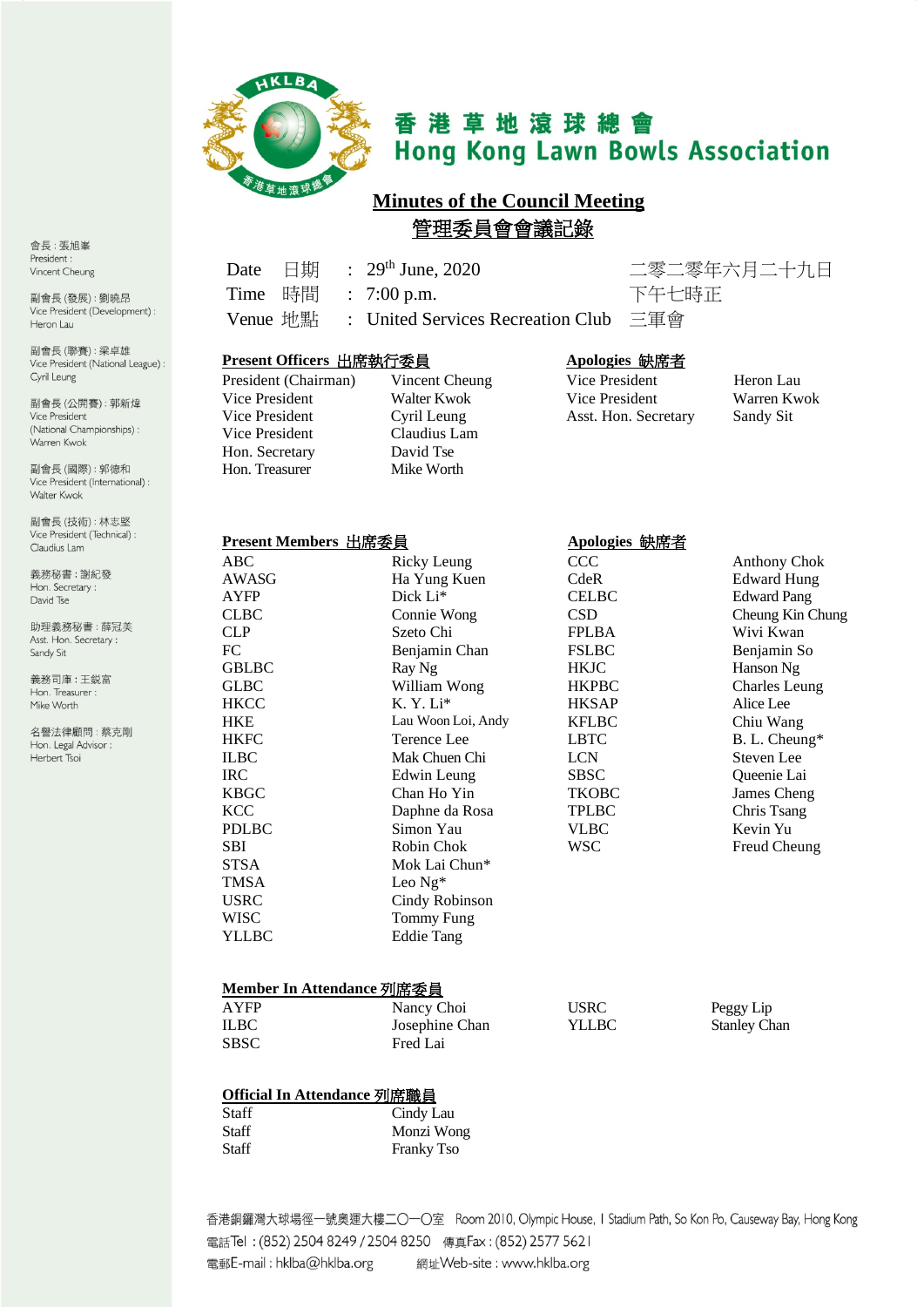## **1 ACCEPTANCE OF PREVIOUS MINUTES**

The minutes of the council meeting held on 13 January, 2020, having been circulated to all members of the Council of Management, were taken as read, confirmed and approved.

## **2 MATTERS ARISING**

Nil

## **3 CORRESPONDENCE**

Nil

## **4 TREASURER'S REPORT**

- 4.1 Hon. Treasurer reported that the number of clubs with debts over 120 days was insignificant except one club, which would settle the payment today.
- 4.2 HKLBA accounts should be prepared for audit before the forthcoming Annual General Meeting. Since a number of competitions had been cancelled due to extensive social activities and the COVID 19 pandemic, a considerable amount of funding would be reimbursed to LCSD. Hence, the amount on saving would be less than those in previous years.

## **5 NATIONAL LEAGUE**

### 5.1 **Triples League 2019**

In response to the HKSARG advice on social distancing and closure of public venues, the League Panel recommended to cancel the Triples League 2019 and expunge the results thereof. No teams would be promoted or relegated in the Triples League 2020, hence the allocation of teams in different divisions would be based on the results of Triples League 2018. Consequently, prizes would not be awarded but entry fees would be refunded to all clubs except the scorecard fee. There being no further comment from councilors, the above recommendations would be taken effect immediately.

### 5.2 **Premier League 2020**

Owing to the outbreak of COVID-19, Premier League 2020 would be postponed and a new schedule was issued on 17 June. A total of 101 men and 52 women sides were confirmed after reopening of the entry. A revised draft fixture was issued in last weekend and the final fixture would be issued tomorrow (30 June). VP (National League) reminded more games would be allocated on Saturday morning and the start time for games in private clubs would be changed to accommodate evening games.

### 5.3 **Proposal to amend Bye-Law 3.7a and 4.7a**

HKFC convenor raised the proposal for a change on the definition of tied player, and VP (National League) had sent out the proposal to all councilors for comment accordingly. There being no further comment from councilors, the above recommendations would become effective in the Premier League 2020.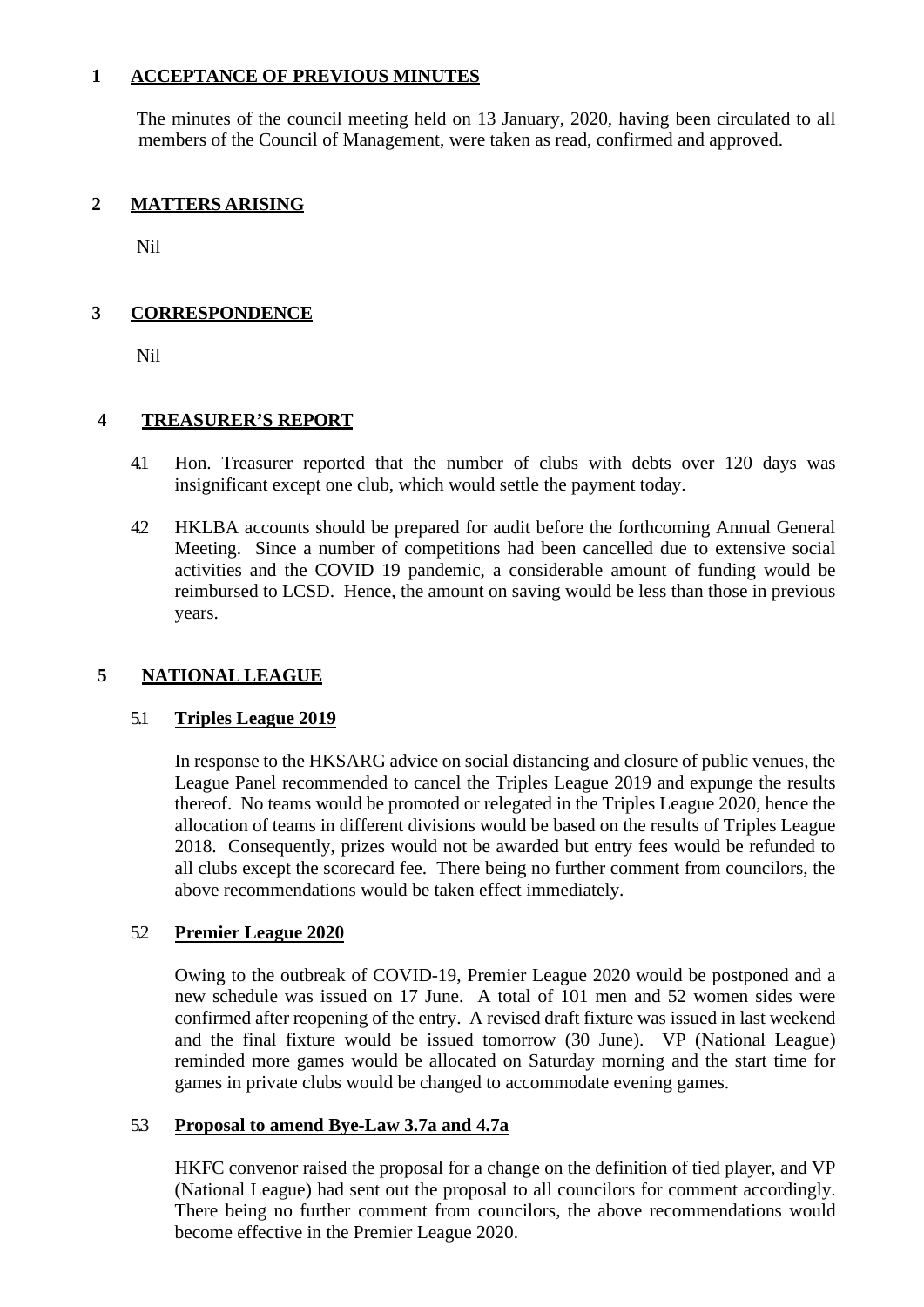## **6 NATIONAL COMPETITION**

## 6.1 **Cancellation or Reschedule for the National Competitions**

VP (Technical) reported for VP (National Championships) that owing to the outspread of the novel coronavirus, only the National Singles Championship 2020 and National Triples Championship 2020 will be completed on schedule. Moreover, the following competitions were duly affected: -

Cancellation –

- (i) National Champion of Champions Championship 2019,
- (ii) Aitkenhead Fours Lawn Bowls Competition 2020,
- (iii) Mixed Pairs Competition 2020,
- (iv) Mixed Triples Competition 2020,
- (v) Mixed Fours Competition 2020,
- (vi) Novice Pairs Competition 2020,
- (vii) 2-4-2 Pairs Competition 2020

Postponement –

- (a) 2019 National Championship Finals Day Winter,
- (b) National Pairs Championship 2020,
- (c) National Fours Championship 2020,
- (d) Novice Singles Competition 2020,
- (e) Weekday Fours Competition 2020,
- (f) 2020 National Championship Finals Day Summer,
- (g) Indoor Singles Championship 2020, and
- (h) Indoor Pairs Competition 2020.

### 6.2 **2020 National Championship Finals Day - Summer**

Four applications (CCC, CdeR, FC and HKFC) had been received. HKFC was selected to host the finals day. We thanked CCC, CdeR and FC for their generous offers.

## **7 DEVELOPMENT**

- 7.1 In view of the outbreak of the COVID-19, the Inter-school Competition 2020 would be rescheduled for 11 November, 2020 at Ap Lei Chau Sports Centre. Whereas the Under-25 Age Group Lawn Bowls Championship 2020 would be rescheduled for 6 December and 13 December at Island East Sports Centre and Yuen Chau Kok Sports Centre respectively.
- 7.2 The Youth Development Team would resume their training on 5 July. We thanked CdeR, KCC and KBGC for offering their bowling greens for this purpose.

## **8 TECHNICAL**

- 8.1 VP (Technical) gave an update on the future bowling greens below.
	- (i) The District Council had approved the construction of Lai Chi Kok Sports Centre and the next stage would be a study on feasibility of the design.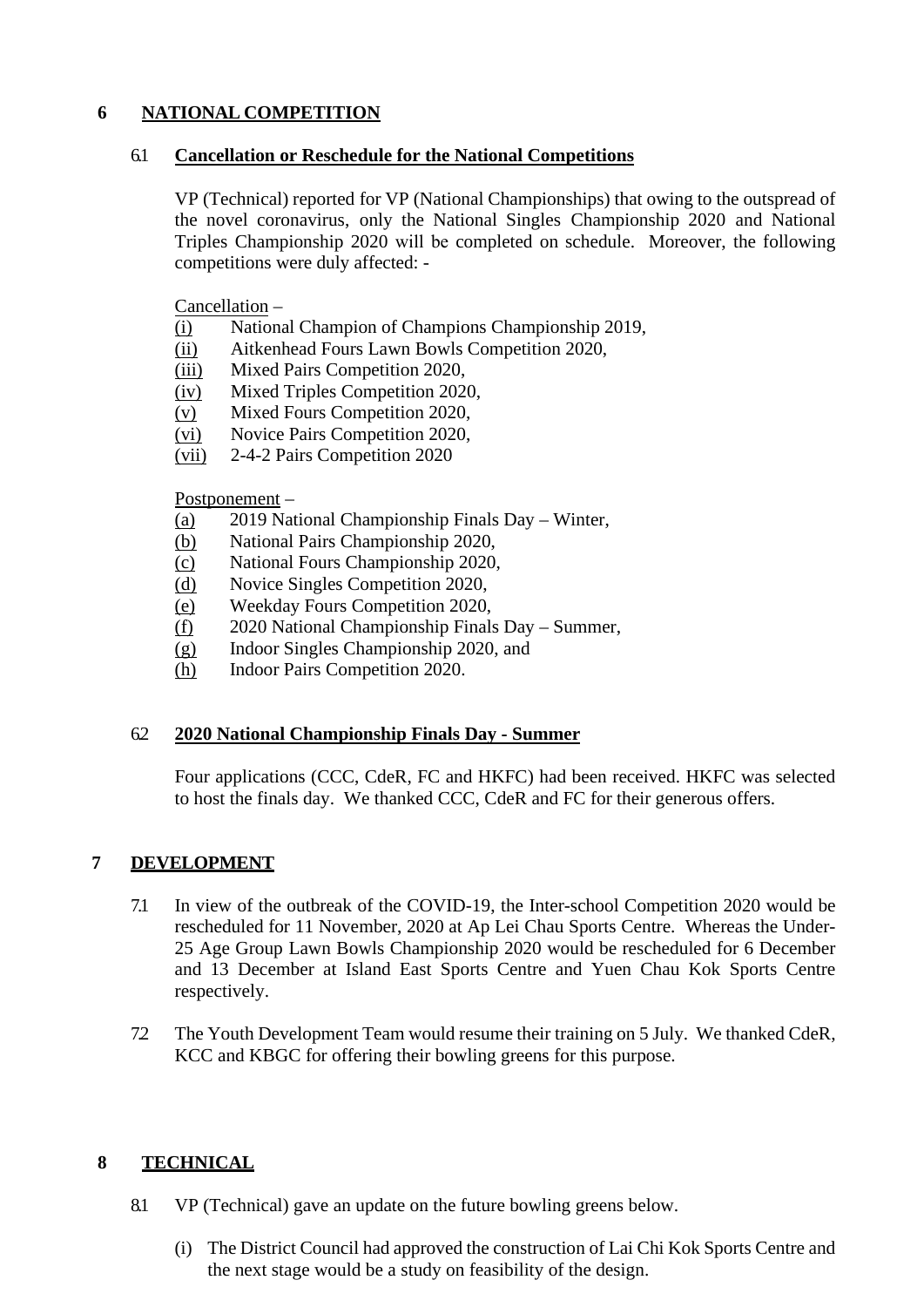- (ii) Opening of the Tai Po Sports Centre would be delayed till the end of 2020.
- (iii) Construction of two outdoor lawn bowls greens with twelve rinks at Station Square, Kai Tak was on going as phase two with a scheduled completion date in the fourth quarter of 2022.
- (iv) The Hong Kong Budda Association would complete the lawn bowls green at the end of this year.
- 8.2 An umpire training course would be rescheduled for September 2020. VP (Technical) would like to encourage the councilors to ask their club members to join the training course.

## **9 INTERNATIONAL**

- 9.1 2020 World Bowls Championships (WBC) was postponed to May/June 2021.
- 9.2 NSW 5-A-Side and Queensland Tests in March 2020 were cancelled. Similar programme would be conducted next year.
- 9.3 2020 World Singles Champion of Champions was cancelled. However, the 2020 Hong Kong National Singles Champions could attend the 2021 World Singles Champion of Champions.
- 9.4 The inaugural 2020 World Bowls Indoor Championships was cancelled.
- 9.5 The inaugural 2020 Hong Kong International Junior Championships in April was cancelled.
- 9.6 Master Langley Au Yeung of the Hong Kong Youth Development Team was recruited as an additional member of the Hong Kong, China U25 Squad.
- 9.7 The Hong Kong Squad had resumed their field training and physical fitness training in May and June respectively.
- 9.8 The Expatriate High Performance Coach, Les Carter of Australia, had assumed his duties on 6 March but finished on 24 March due to escalated travel restrictions. He would resume coaching later this year when situations allow. Furthermore, Mr. Bernard Leung (KCC) was employed recently as the National Coach (Acting). Mr. Danny Ho (KCC), Ms. Eva Hui (STSA) and Mr. Sunny Chung (HKFC) would continue in their current capacity on coaching.
- 9.9 The Squad profile section of HKLBA website was updated.
- 9.10 The Hong Kong Sports Institute had approved the Sports Aid Grant for FY2020-2021 for eight Hong Kong, China Squad Members. They are Cheryl Chan (STSA), Helen Cheung (CCC), Tony Cheung (HKFC), Jenny Miu (TKOBC), James Po (KCC), Lyndon Sham (YDT), Imen Tang (CCC) and Phyllis Wong (HKFC).
- 9.11 The HKLBA Team had achieved  $2<sup>nd</sup>$  out of 12 teams in Macao Reunification Cup, which was held at Zhuhai in December.
- 9.12 The Hong Kong China Youth Team had competed in the World Youth Championships, which was held in Newcastle UK in December, 2019. The best result was achieved by Gloria Ha, who had reached the Quarter-Final in Singles.